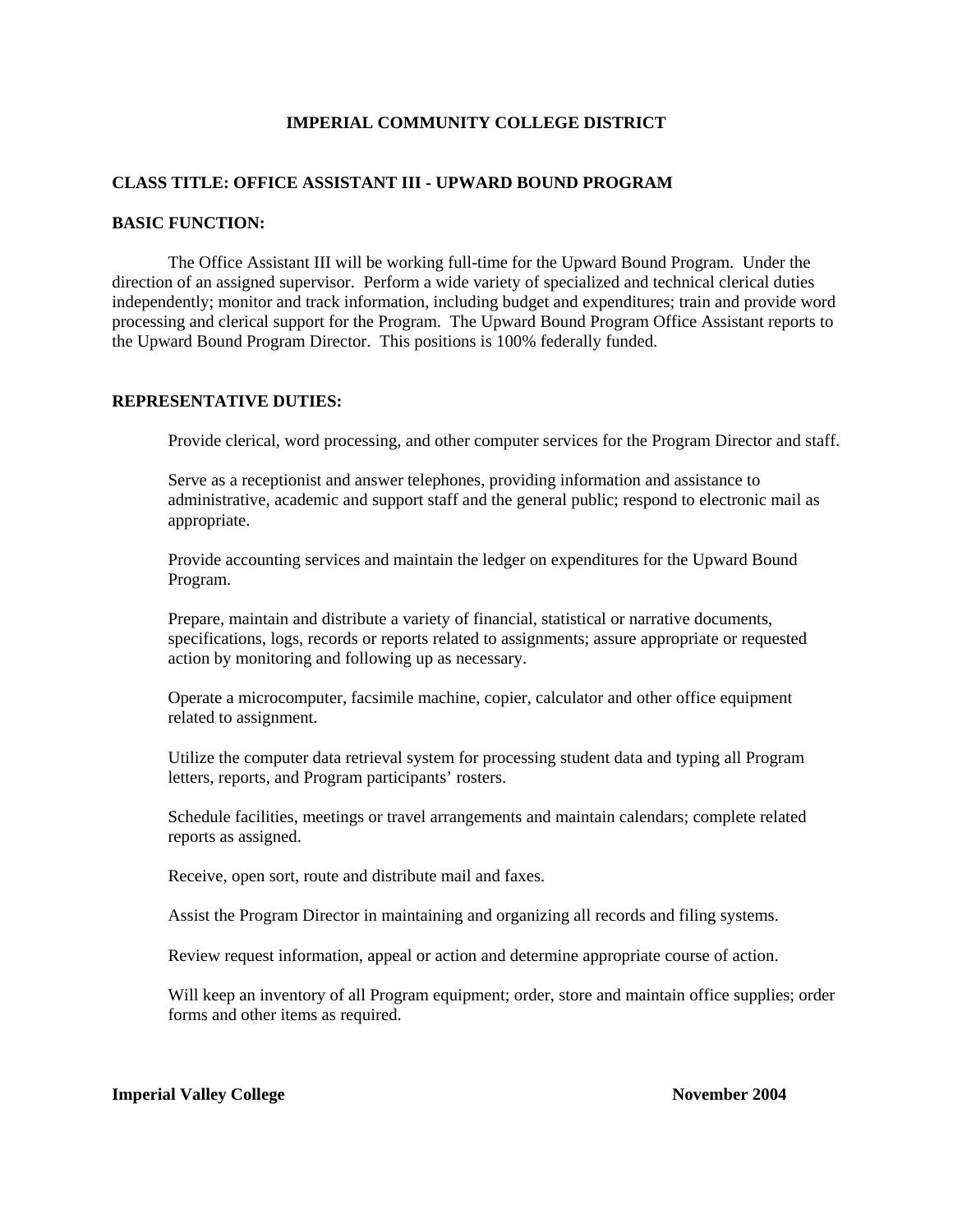# **OFFICE ASSISTANT III - UPWARD BOUND PROGRAM (Continued) Page 2**

# **REPRESENTATIVE DUTIES: (continued)**

Type correspondence, requisitions, memos, forms, reports and related material independently or from rough draft, copy notes or oral instructions, formal, proofread, edit, print, duplicate and distribute as appropriate.

Will develop and organize a library of college catalog and information, career information, and financial assistance information as trained or instructed.

Train and provide work direction to student or hourly workers as assigned.

Will update the program's database and collect all necessary data.

Will assume other responsibilities, which will evolve through the implementation of the Program, and will perform duties as assigned by the Program Director.

### **KNOWLEDGE AND ABILITIES:**

#### KNOWLEDGE OF:

Modern office practices, procedures and equipment. Budget Tracking and Monitoring Operation of microcomputer equipment and word processing, database management and spreadsheet application software. Operation of equipment, such as facsimile machine, copier and electronic telephones. Correct English usage, spelling, grammar and vocabulary Interpersonal Skills including tact, patient and diplomacy Data entry techniques Record keeping and filing methods

### ABILITY TO:

Perform responsible and difficult clerical work with speed and accuracy Learn, interpret, apply and explain rules, laws, policies and procedures and apply them with good judgement in a variety of procedural situations Process documents accurately and in a timely manner Maintain accurate records and database using microcomputers and peripheral equipment Monitor complex budgets and tract expenditure Carry out verbal and written directions independently\ Establish and maintain effective and cooperatively working relationships with others Communicate effectively with frequent interruptions and stringent timelines Apply and explain procedures and requirements for area of assignment Collect, compile and analyze data Make arithmetical calculations with speed and accuracy

#### **Imperial Valley College 2004** November 2004